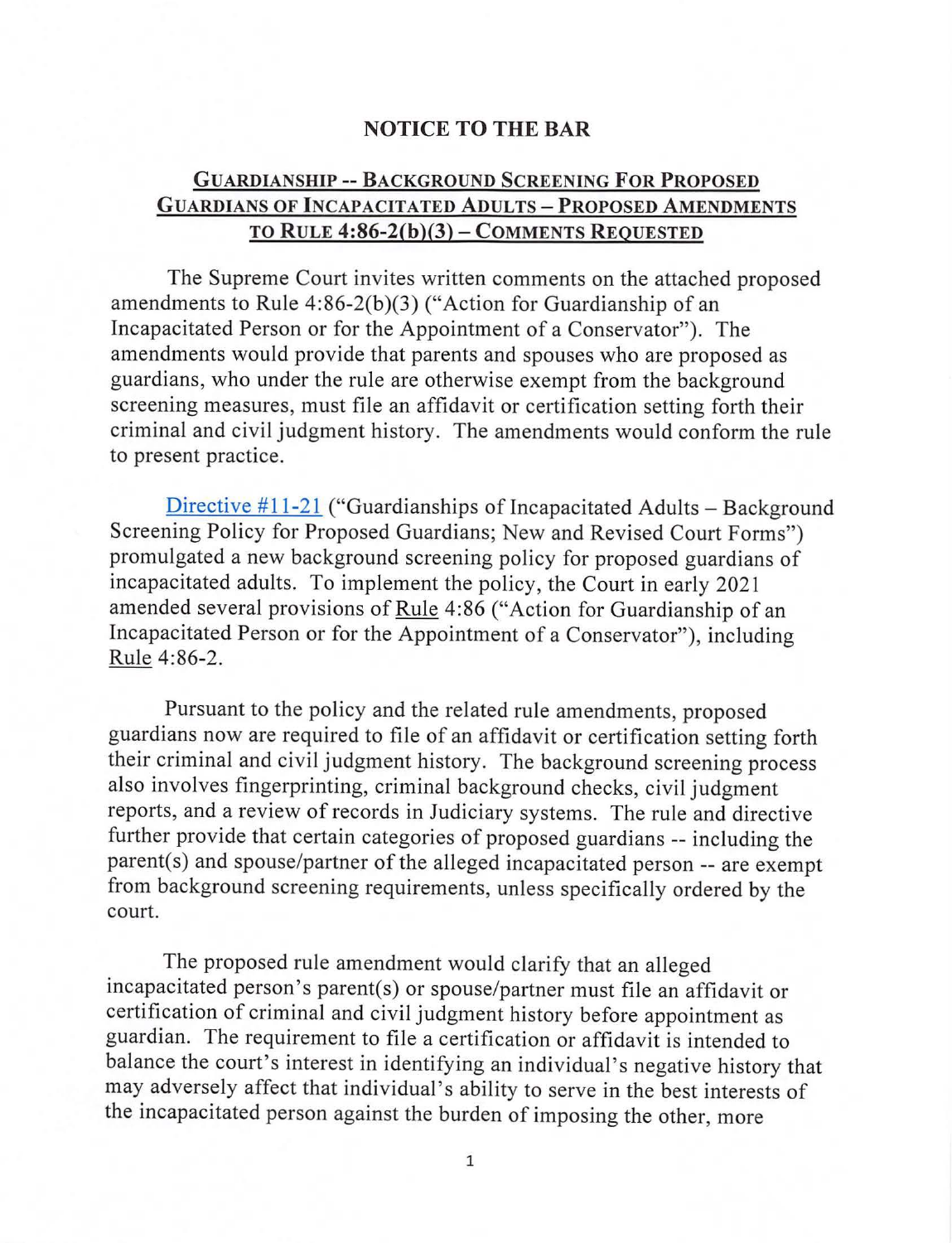intrusive, requirements of the background screening policy on those in close caregiving relationships.

Please send any comments to the attached proposed rule amendments in writing by **Friday, April 15, 2022** to:

Glenn A. Grant Administrative Director of the Courts Proposal to Amend Rule 4:86-2(b)(3) Hughes Justice Complex, P.O. Box 037 Trenton, NJ 08625-0037

Comments may also be submitted via email at the following address: [Comments.Mailbox@njcourts.gov](mailto:Comments.Mailbox@njcourts.gov).

The Supreme Court will not consider comments submitted anonymously. Thus, those submitting comments by mail should include their name and address, and those submitting comments by email should include their name and email address. Comments are subject to disclosure upon receipt.

A. Sut

Glenn A. Grant Administrative Directors of the Courts

Dated: March 2, 2022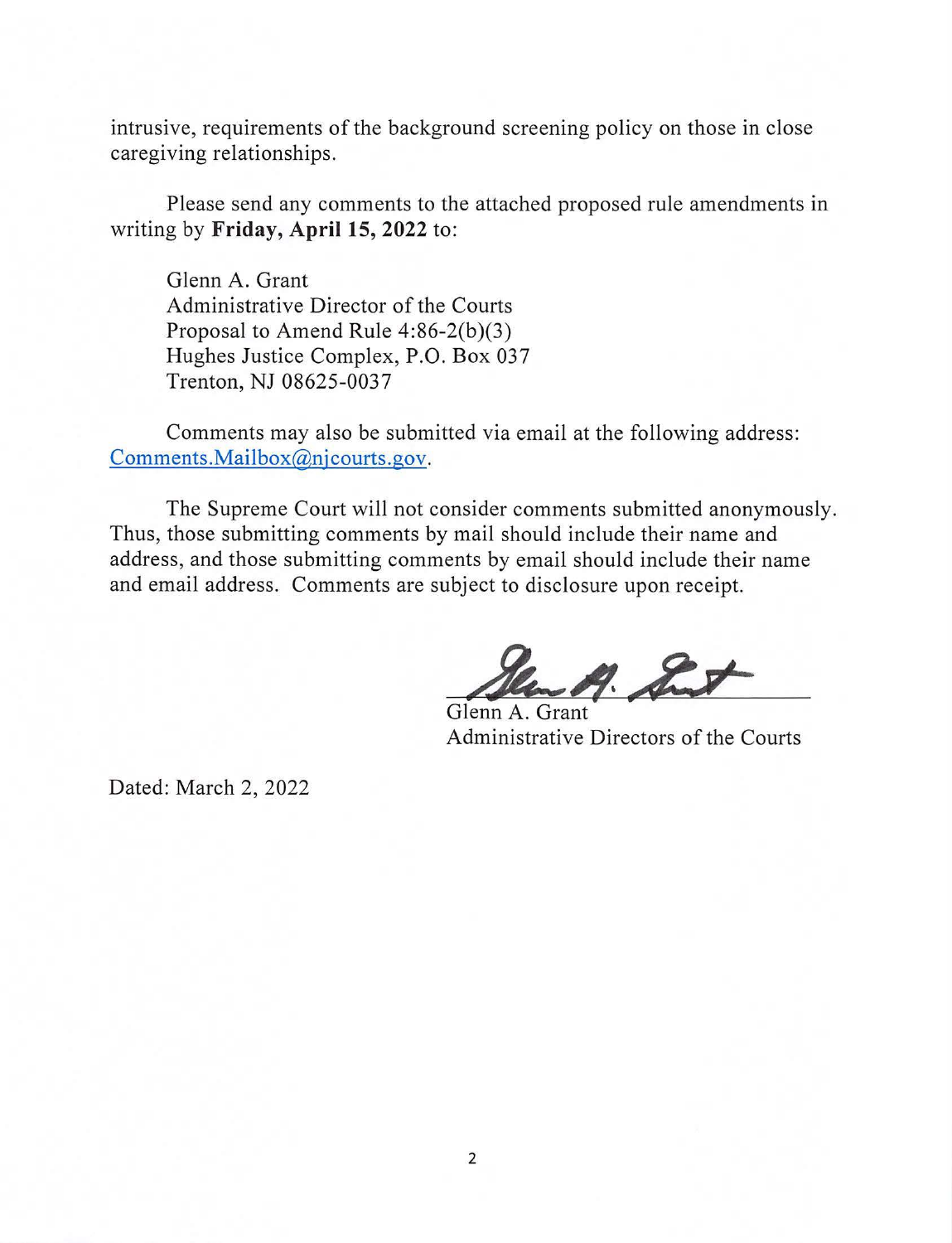4:86-2. Complaint; Accompanying Documents; Alternative Affidavits or **Certifications** 

 $(a)$  ... no change.

(b) Accompanying Documents. The complaint shall have annexed thereto:

- $(1)$  ... no change.
- $(2)$  ... no change.

(3) An affidavit or certification setting forth the criminal and civil judgment history of each proposed guardian, in such form as promulgated by the Administrative Director of the Courts. The affidavit or certification may be supplemented at any time up to the time of qualification and acceptance of appointment. If no proposed guardian has been identified at the time of the filing of the complaint, the affidavit or certification shall be filed no later than prior to the entry of the judgment of legal incapacity and appointment of guardian.

The court will consider the relevant history as provided in the affidavit or certification and through any background screening policy for proposed guardians of incapacitated adults promulgated by the Administrative Director of the Courts, including but not limited to fingerprinting.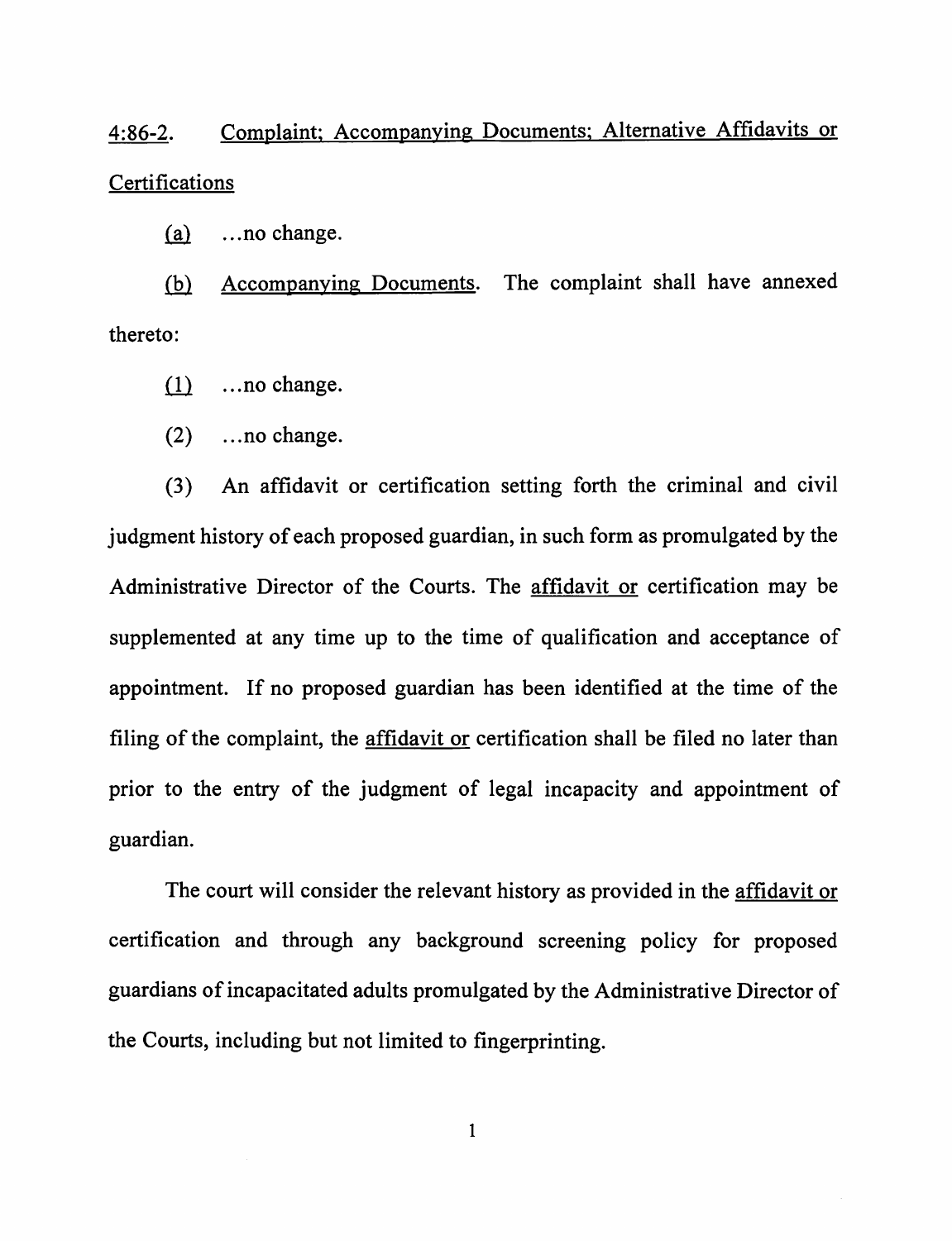[Except as specifically ordered by the court pursuant to subparagraph (H), t] The following shall be exempt from this requirement:

(A) individuals who are the parents in a parent and child relationship with an alleged incapacitated person, as "parent and child relationship" is defined by the New Jersey Parentage Act, *NJ.S.A.* 9:17-39;

(B) individuals who are married to an alleged incapacitated person in accordance with *N.J.S.A.* 37:1-29 *et seq.,* in a civil union with an alleged incapacitated person as defined by *N.J.S.A.* 37:1-29, or in a domestic partnership with an alleged incapacitated person as defined by *N.J.S.A.* 26:8A-  $3:$ 

~ pendente lite temporary guardians appointed pursuant to *N.J.S.A.* 3B:12-24.1(c);

(D) agencies authorized to act pursuant to P.L.1985, c. 298 (C.52:27G-20 *et seq.),* P.L.1985, c. 145 (C.30:6D-23 et seq.), P.L.1965, c. 59 (C.30:4-165.1 *et seq.)* and P.L.1970, c. 289 (C.30:4-165.7 *et seq.);* 

 $\langle E \rangle$  public officials appointed as limited guardians of the person for medical purposes for individuals in psychiatric facilities listed in R.S.30: 1-  $7;$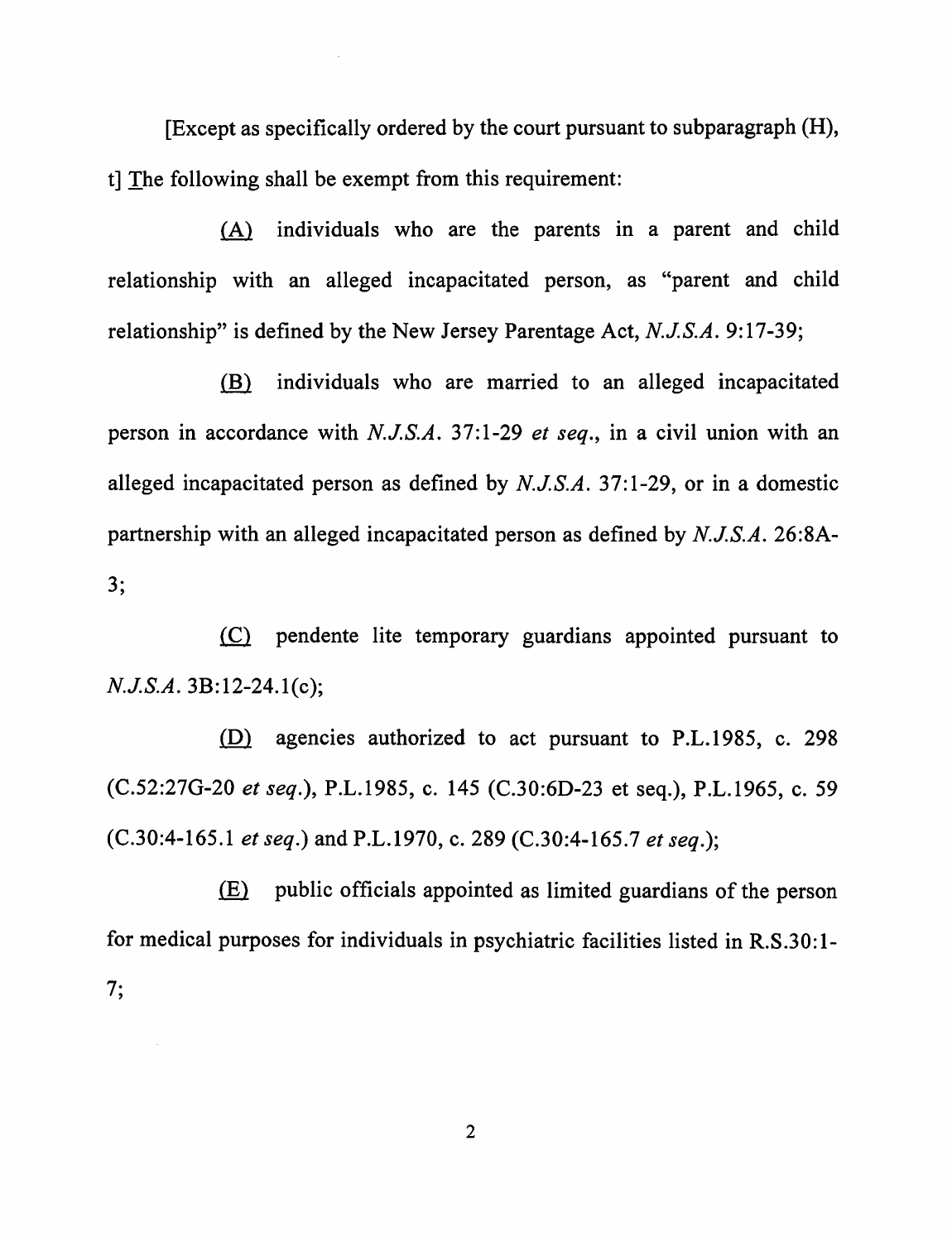(F) banks, trust companies, credit unions, savings and loan associations, or other financial institutions duly licensed or authorized to conduct business under applicable state or federal laws; and

 $i$ llarger admitted to practice law and in good standing in the State of New Jersey; and

(H) notwithstanding subparagraphs  $(A)$  through  $(G)$ [, the]

ill Any proposed guardian exempt from background screening pursuant to subparagraph (A) or (B) shall file an affidavit or certification setting forth the proposed guardian's criminal and civil judgment history; and

(ii) The court may require any proposed guardian to file an affidavit or certification setting forth the proposed guardian's criminal and civil judgment history or to undergo background screening as a prerequisite to appointment based on the individual facts of the case, including but not limited to the value of the guardianship estate; and

 $f(4)$  A Case Information Statement in such form as promulgated by the Administrative Director of the Courts. Said Case Information Statement shall include the date of birth and Social Security number of the alleged incapacitated person.

 $(c)$  ... no change.